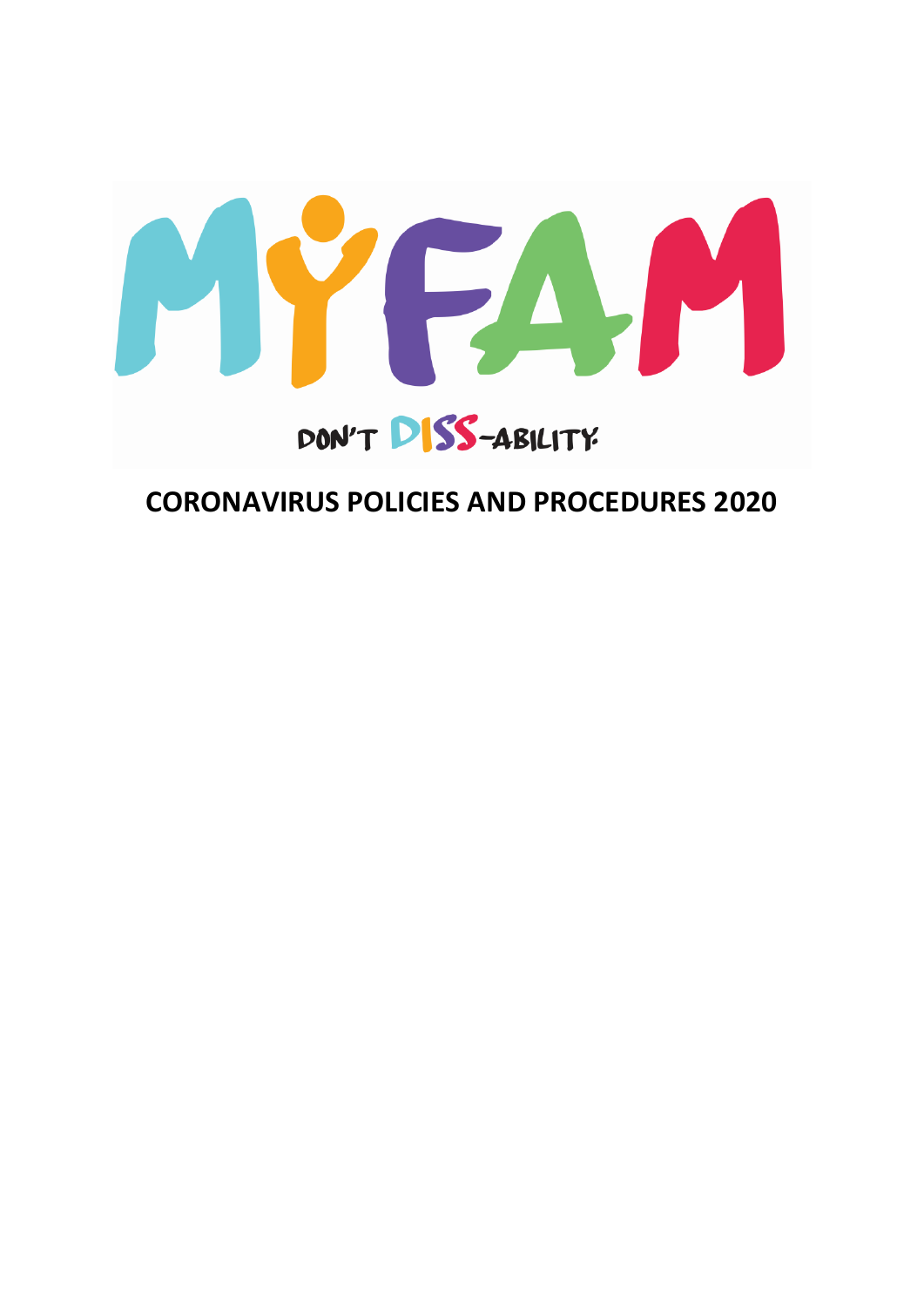

## **CONTENTS**

- Staff policies and procedures
- Use of PPE
- Cleaning, handwashing and hygiene procedures
- Protecting our club attendees and staff/volunteers
- Adherence and Respect
- Track and Trace information (And how information is stored)
- Risk Assessments
- Food
- In the event of a Covid Outbreak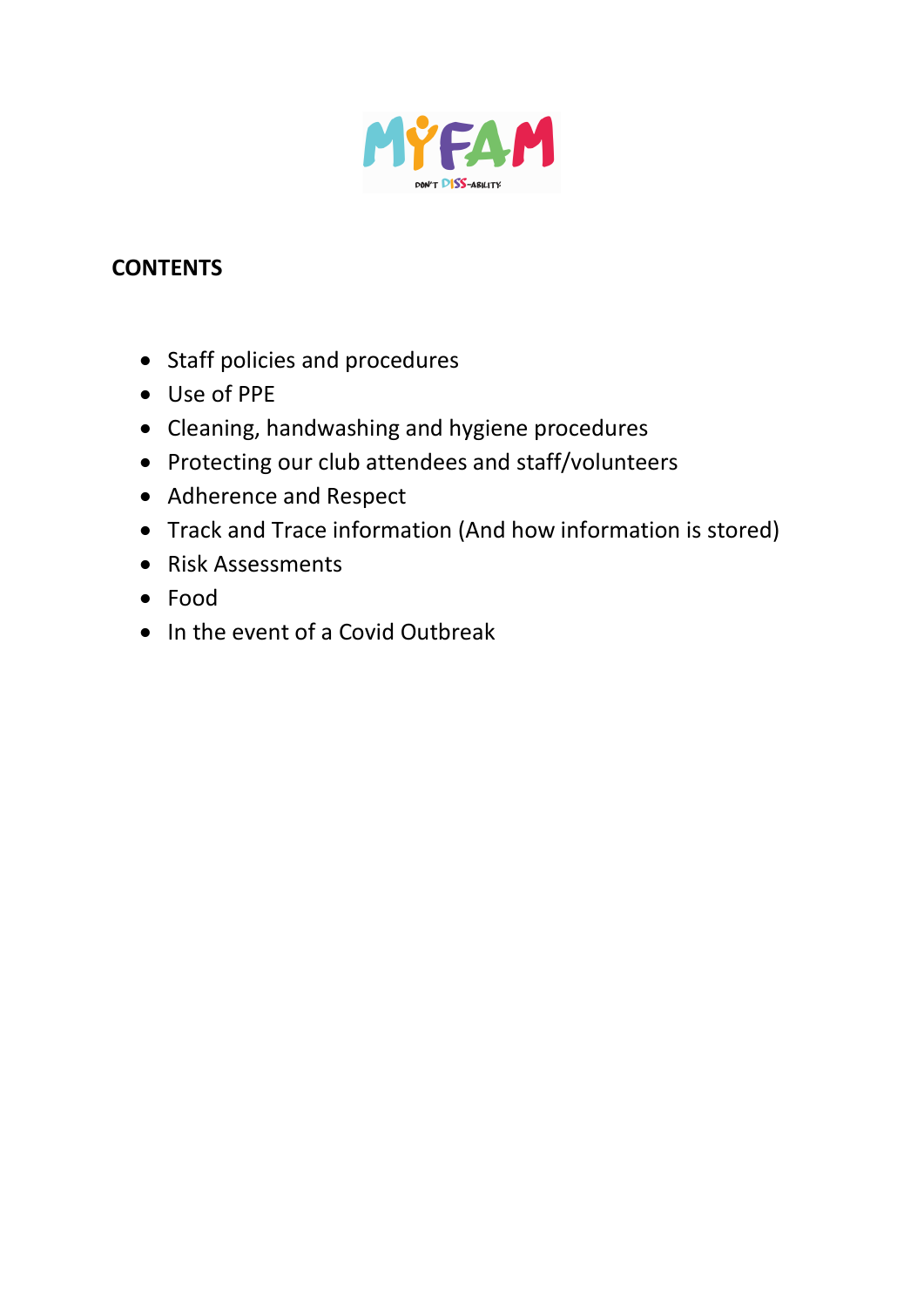## **STAFF POLICIES AND PROCEDURES**

#### **Training**

All staff and Volunteers are required to complete the following online training courses prior to returning back:

- Coronavirus COVID-19 Essentials
- Anxiety in Children during COVID-19

Links to these courses can be E mailed to staff by the Project Manager or Project Coordinator upron request. Once completed, certificates are to be sent to the Secretary to be put in personal files.

#### Staff/Volunteer Health and Wellbeing

All staff and volunteers **must** sign a 'Fit to Work' form prior to attending each session to confirm that they are free from Covid symptoms and are not at risk of transmitting the virus.

Staff **must not** attend any MyFAM setting if they have any symptoms of COVID-19. These symptoms are:

- A continuous new cough
- A high temperature
- A loss or change of smell or taste

If you have any of the above symptoms you need to let the Project Manager or Project Coordinator know immediately.

Please note that temperatures will be taken by using a handheld Infared thermometer before each session. This will be the Team Leaders responsibility to check their teams' temperature upon arrival prior to entering the building. Should any person's temperature be above 38C, they will be asked to leave immediately and seek appropriate medical advice from their GP or by calling the NHS 111 advice line.

It is then the staff members/volunteer's responsibility to update the Team Leader/Project Manager/Project Coordinator on any diagnosis that may be given by medical professionals. Please note the staff/volunteer member will not be able to return to the session for at least 10 days.

If a staff member/volunteer has tested positive for Coronavirus, they **must** inform the Project Manager/Project Coordinator immediately (See section on 'Covid outbreak policy and procedure')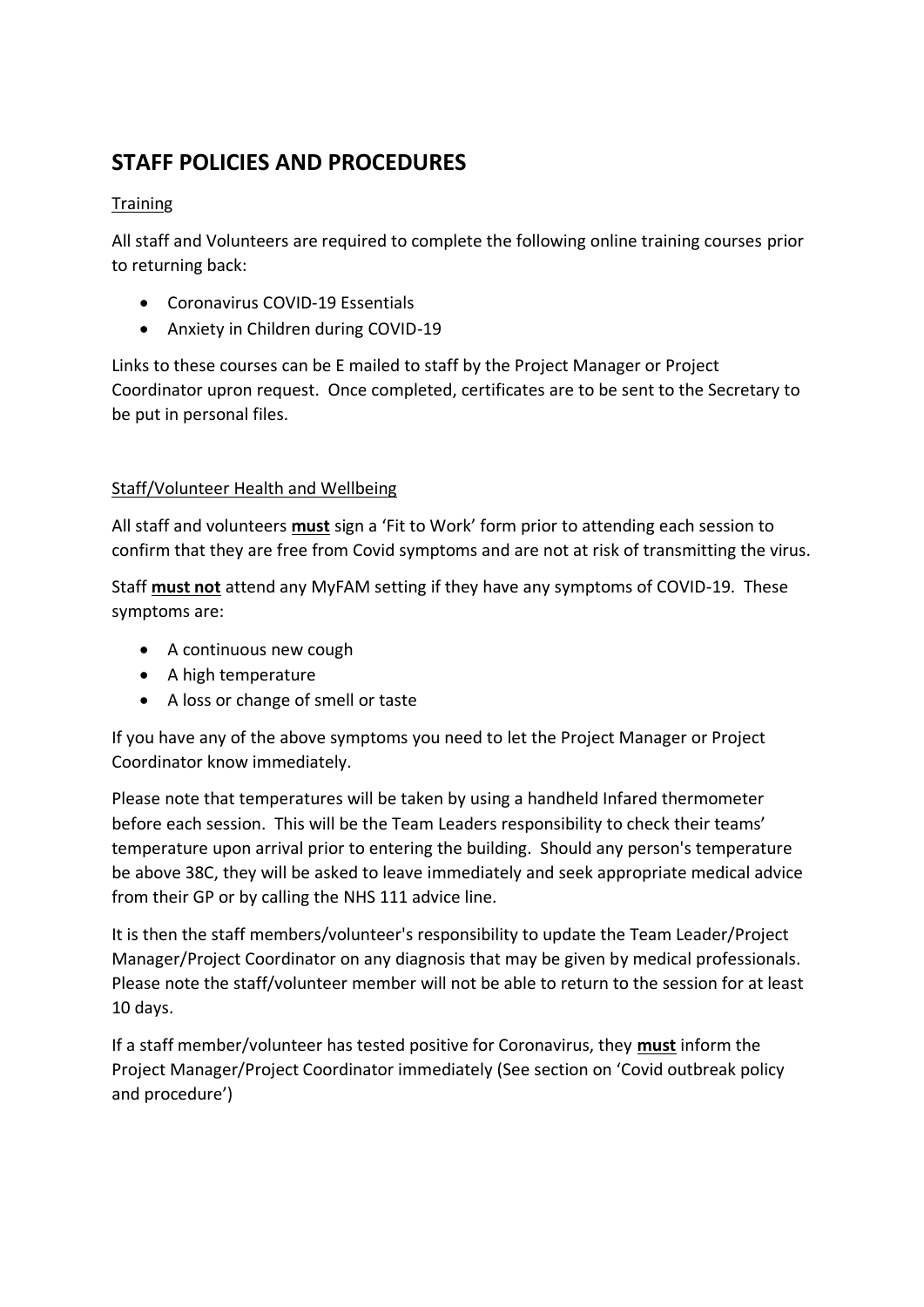#### Uniform/PPE

Staff **must** ensure that the following uniform is worn at each session:

Leggings (Black) / Jogging bottoms (Black)

MyFAM T shirt

MyFAM Hoody (optional)

Please note that jeans will not be permitted to wear as uniform.

Staff/Volunteers should hand in all MyFAM T shirts/Hoodies at the end of each session to the Team Leader/Project Manager/Project Coordinator. These should be placed in a black sack and will be taken home by the designated person to wash ready for the next session.

All staff / volunteers should come in their own T shirt/Hoody and get changed once on the premises, and change back in to their own clothing at the end of the session.

All staff and Volunteers **must** ensure that they are wearing the correct PPE and following all hygiene procedures as laid out in this booklet (Please see the sections regarding 'Use of PPE' and 'Cleaning, Handwashing and Hygiene Procedures'.

#### Social Distancing

All staff/volunteers have a responsibility to ensure that social distancing is adhered to. This applies to both staff/volunteers and children in the setting. Remember to set an example to children in the MyFAM setting and ensure that you keep up to date with the most recent advice on social distancing.

Please note that failure to follow any of the above guidelines will result in disciplinary action and possible termination of your employment/placement.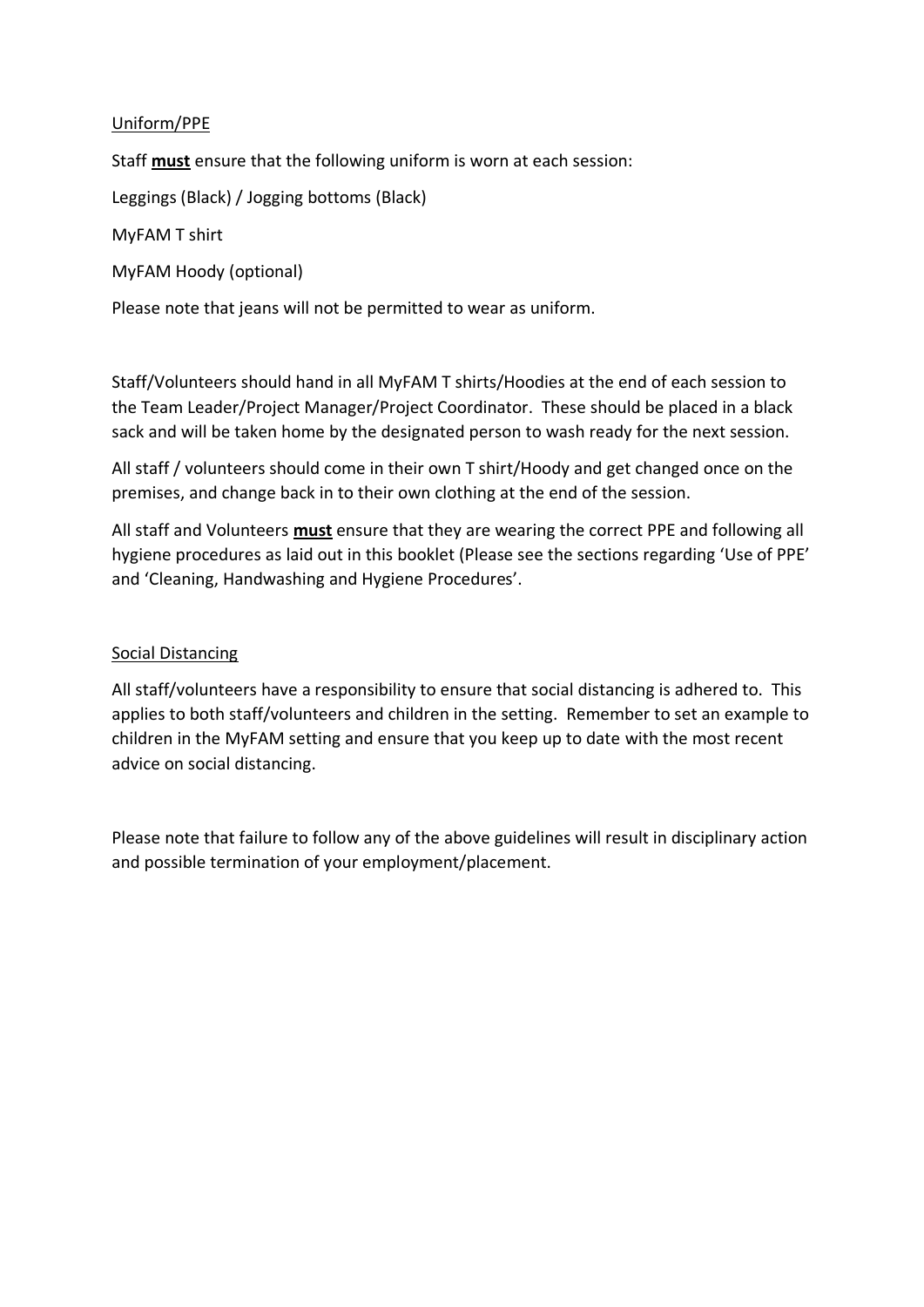### **USE OF PPE**

#### Staff/Volunteers

**ALL** staff and volunteers **must** wear a face visor which will be provided to you by the Project Manager/Project Coordinator. Please note you will not be able to attend any session if you refuse to wear the PPE provided to you.

Whilst we understand that wearing PPE may be uncomfortable for some, we want to ensure parents and carers that we are doing all that we can to protect their children whilst in our setting. Also, staff/volunteer safety is our priority.

#### Children

Children under the age of 12 are not required to wear a face mask/visor as per the government guidelines. However, if children under the age of 12 feel more comfortable in wearing one, they are able to bring their own from home to the session.

We will be able to provide face masks to children who do not have one, but would feel more comfortable in wearing one.

Children aged 12 and over **must** wear a facemask/visor to the MyFAM sessions unless exempt, in which case, proof of exemption must be shown to the Team Leader or the child may be refused entry.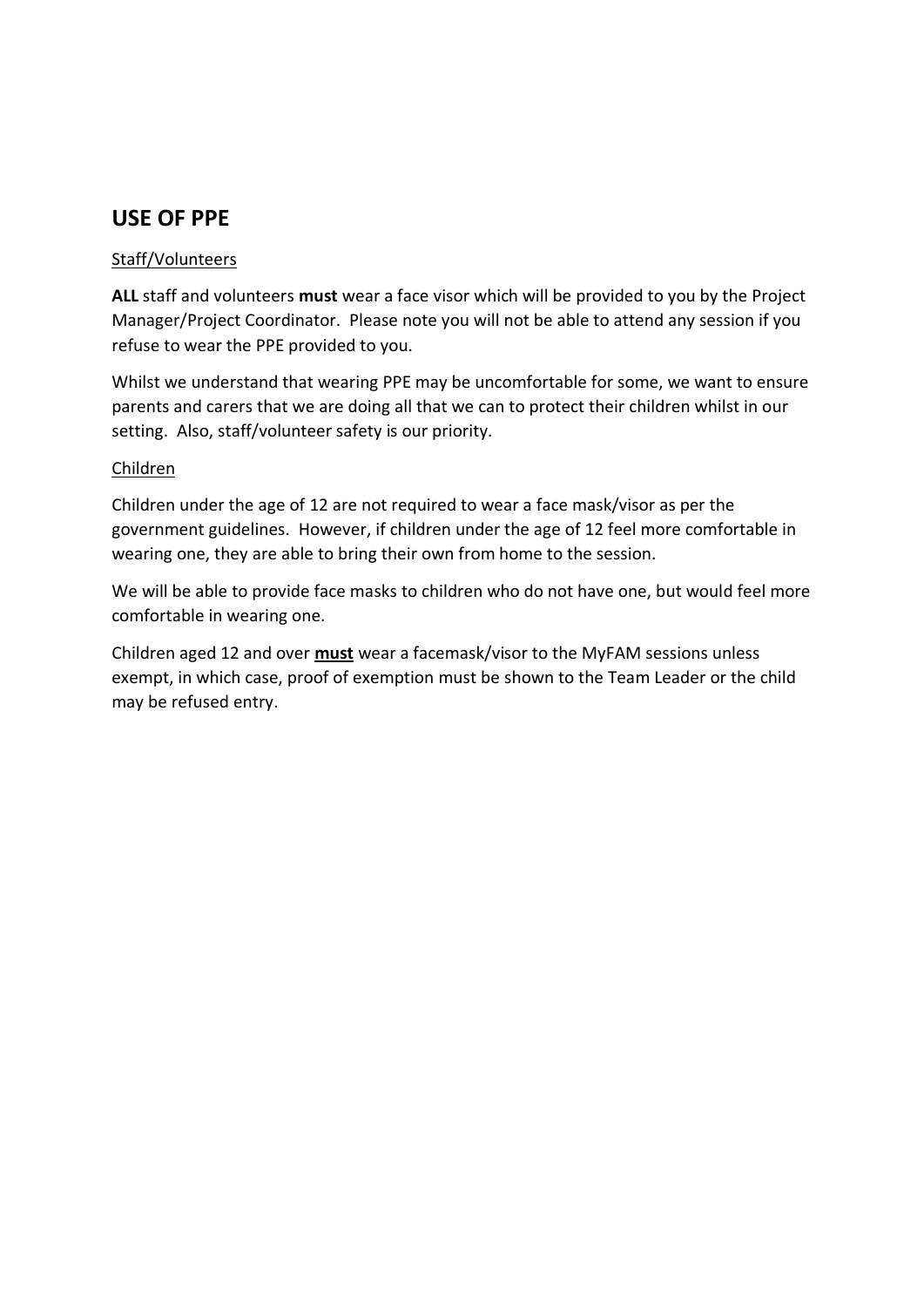## **CLEANING, HANDWASHING AND HYGIENE PROCEDURES**

#### Equipment

Any equipment used at any session will be wiped down and cleaned both prior to, and at the end of each session. It will be the responsibility of the Team Leader to coordinate the antibacterial cleaning. This can be designated to other team members; however, it will be the Team Leaders responsibility to sign the paperwork after each clean to confirm it has been completed.

Sharing of any equipment must be limited as much as possible. However, in the event of this not being possible, each piece of equipment must be wiped down prior to the next person using it.

Any arts and crafts session must be coordinated by the Team Leader to ensure that each child has their own craft materials to avoid sharing of equipment.

#### Cleaning

Each community setting has their own cleaning procedure and is the responsibility of the community building to ensure that the setting has been fully cleaned before and after each use/session. However, it is everyone's responsibility to adhere to general cleaning duties whilst the session is in play.

#### Handwashing/sanitising

Each Team Leader/Volunteer is to ensure that their hands are washed prior to meeting and greeting the children. You should also ensure that your hands are regularly sanitised, using the hand sanitiser provided.

All children **must** use the hand sanitiser upon arrival prior to the 'meet and greet'

Meet and Greet should still be completed as per our usual structured sessions, however this should be limited to the following:

-Thumbs up

-Say Hello

-Wave

-Dance move

Please ensure that the following 'meet and greets' are eliminated to reduce physical contact:

-Fist Pump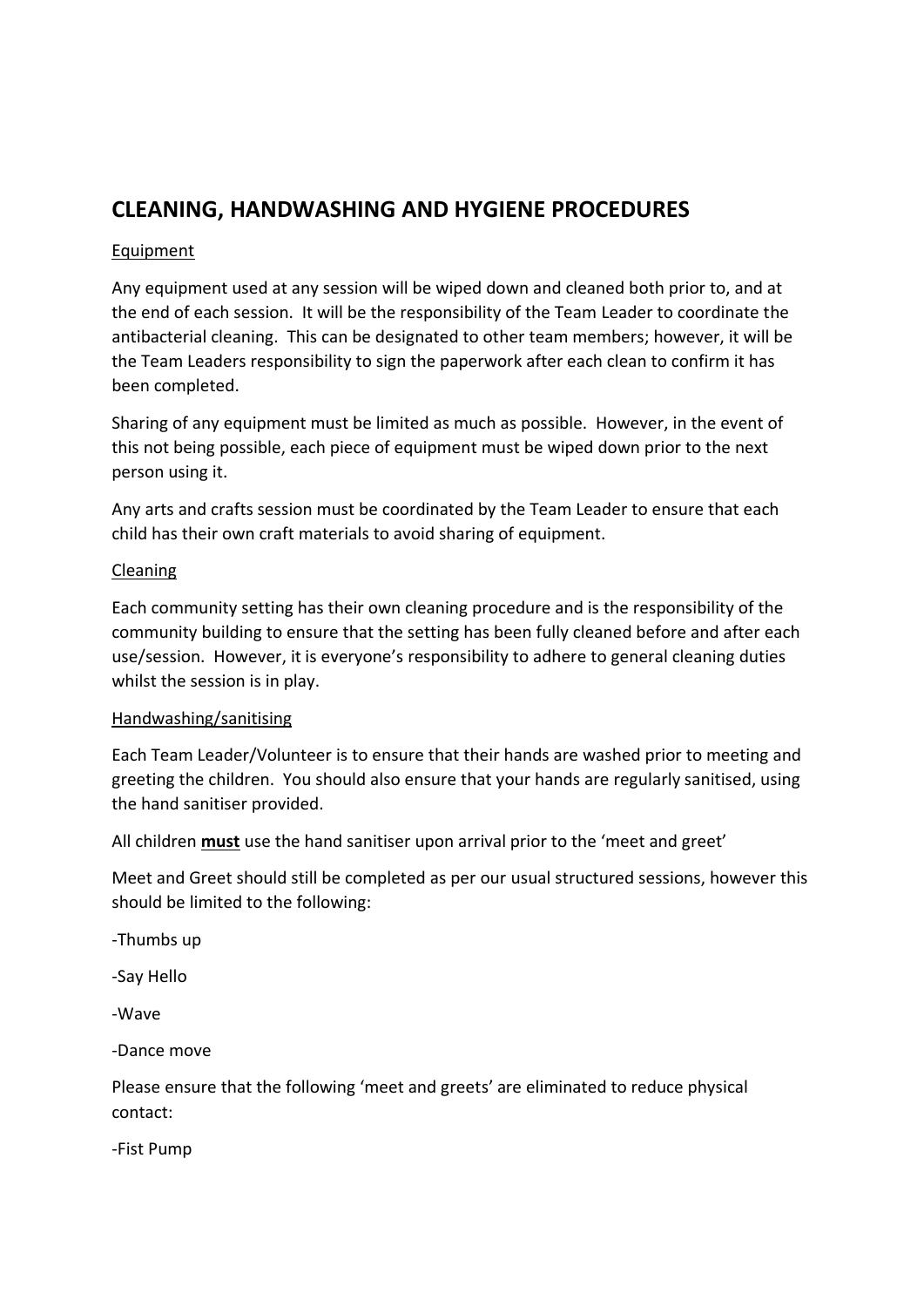-High Five

-Hug

-Handshake

New Meet and Greet cards will be printed out ready for the first session

#### Handling of Cash

Where possible we will ask that parents/guardians give the correct amount of money for the session.

If change is to be given out, this should not be from the money taken from the same session, and will need to be given out from change that has already been quarantined.

All cash from the session must be put in to an envelope with the date on, and quarantined for 72 hours prior to checking/counting/banking.

One staff member/volunteer should be responsible for the cash for each session, and they are to wash their hands thoroughly after collecting all fees in.

#### Using the Toilets during our sessions

Only one child at a time is to go to the toilet. Each child must be accompanied by a Team Leader/Volunteer, who will escort them to the toilet, wait outside and ensure that thorough handwashing procedures are adhered to.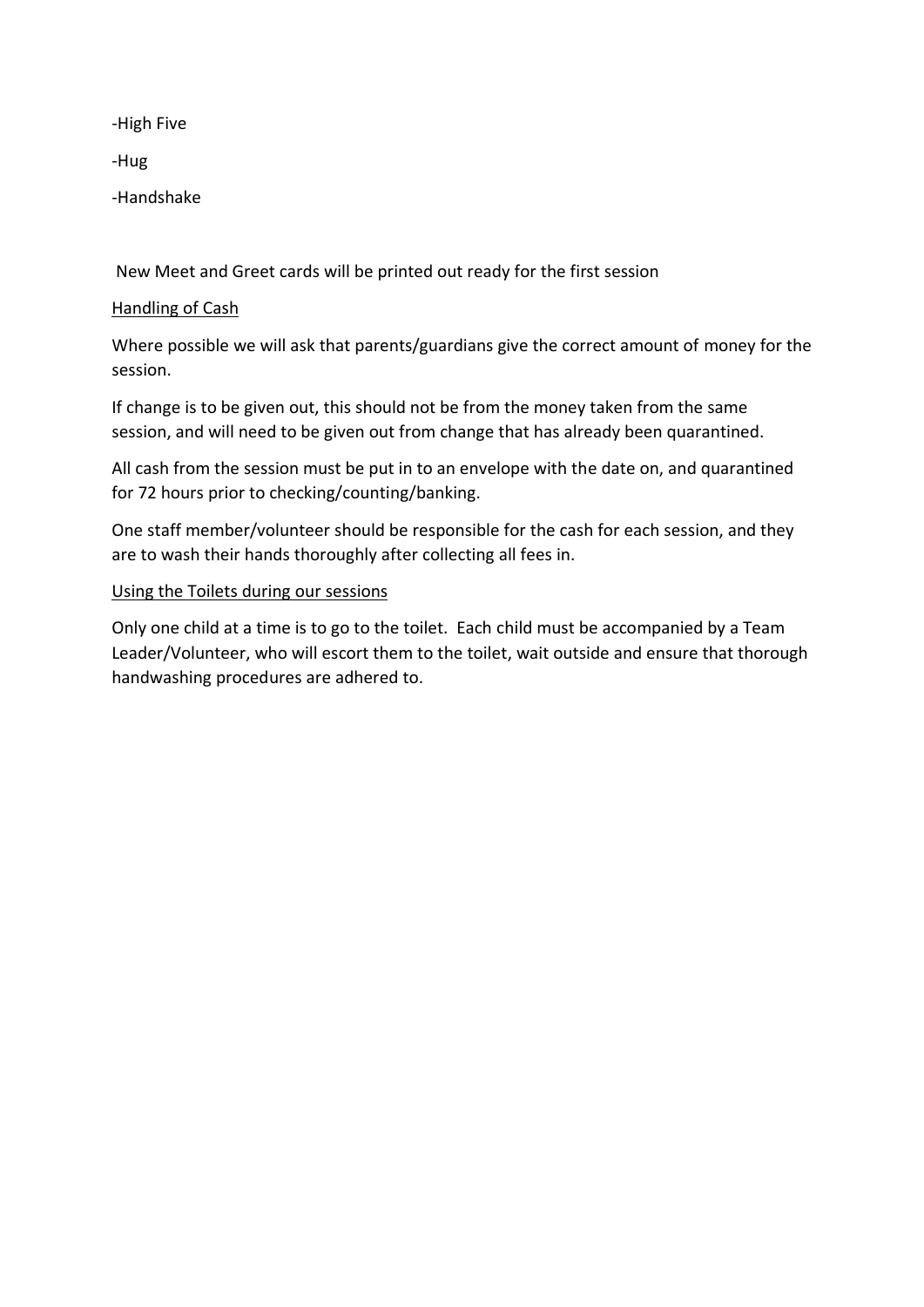## **PROTECTING OUR CLUB ATTENDEES AND STAFF/VOLUNTEERS**

#### Collection and Drop off

Parents/guardians should meet with a volunteer/staff member outside of the community building, where they will need to sign the 'Track and Trace' form and sign in (Please see 'Track and Trace information'). Parents/guardians should have the correct amount of change for the session.

Children will be taken in to the building by a staff member/volunteer.

Parents/guardians will be asked to wait outside the building at the end of each session, where the children will be brought out to parents/guardians. They will then be asked to sign their child out.

No parent or guardian is permitted in to the building at any point unless in case of emergency. If there is some medical reason which means that the parent/guardian needs to stay at the session, this needs to be discussed over the phone with the Project Manager/Project Coordinator prior to the session.

#### Health and Safety

Children **must not** attend any MyFAM setting if they have any symptoms of COVID-19. These symptoms are:

- A continuous new cough
- A high temperature
- A loss or change of smell or taste

If your child has any of the above symptoms you need to let the Team Leader/Volunteers know immediately.

Please note that temperatures will be taken by using a handheld Infared thermometer before entering the building at each session. Should a child's temperature be above 38C, they will be asked to leave immediately and seek appropriate medical advice from their GP or by calling the NHS 111 advice line.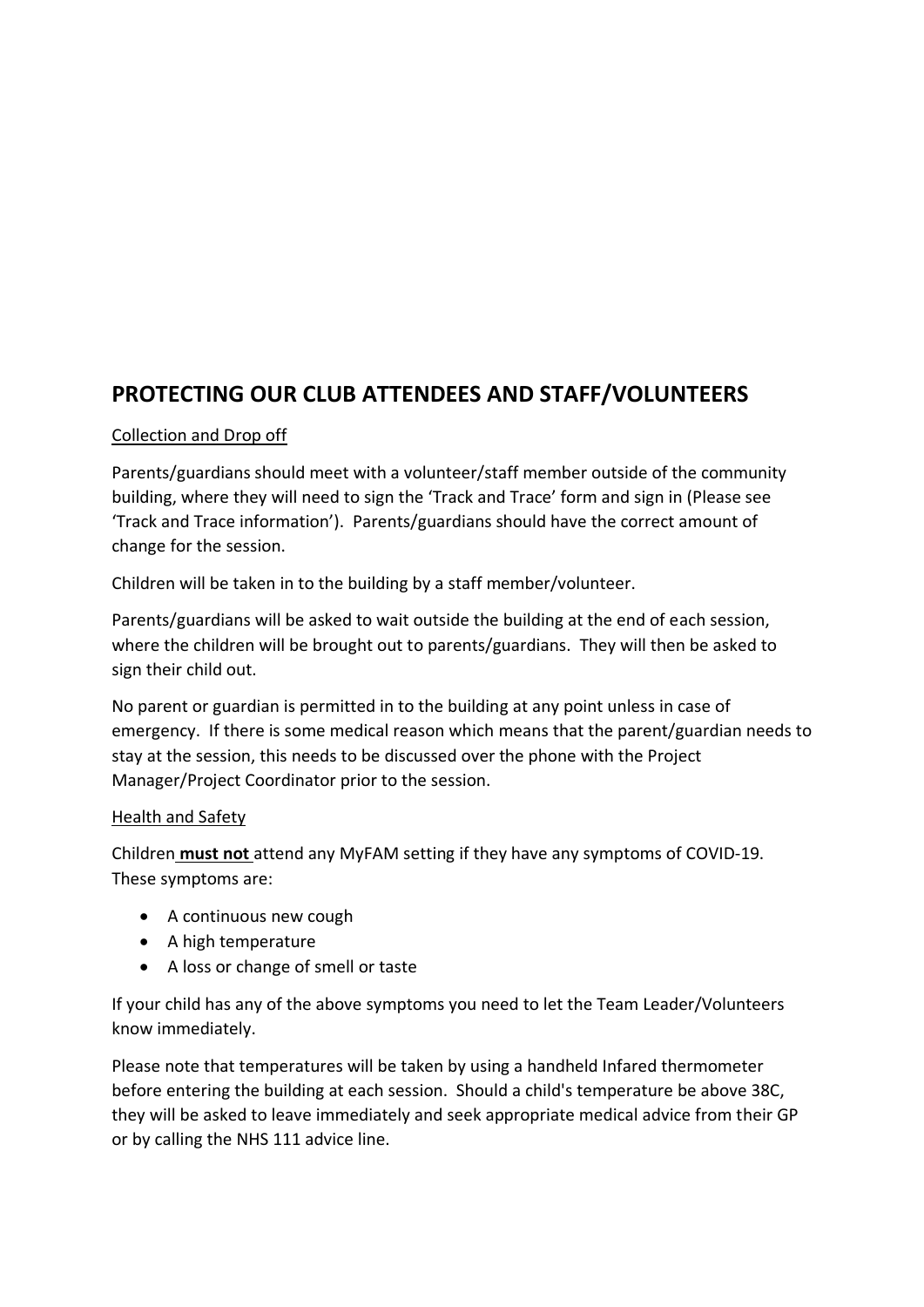It is then the parents/guardian's responsibility to update the Team Leader/Project Manager/Project Coordinator on any diagnosis that may be given by medical professionals. Please note the child will not be able to return to the session for at least 10 days.

If a child or family member of the child has tested positive for Coronavirus, they **must** inform the Project Manager/Project Coordinator immediately (See section on 'Covid outbreak policy and procedure')

#### **Activities**

All Team Leaders need to ensure that any activities that are arranged for the session adheres to social distancing rules, and does not require any physical contact. If more than 15 children attend the session, Team Leaders will need to form 'Bubbles' which will be headed up by different volunteers/staff members, who will be responsible for the children within their 'Bubble' and ensure that the activities are carried out in a safe manner.

#### Social Distancing

Team Leaders and Volunteers are required to remind and explain social distancing to the children of the session in an age appropriate manner.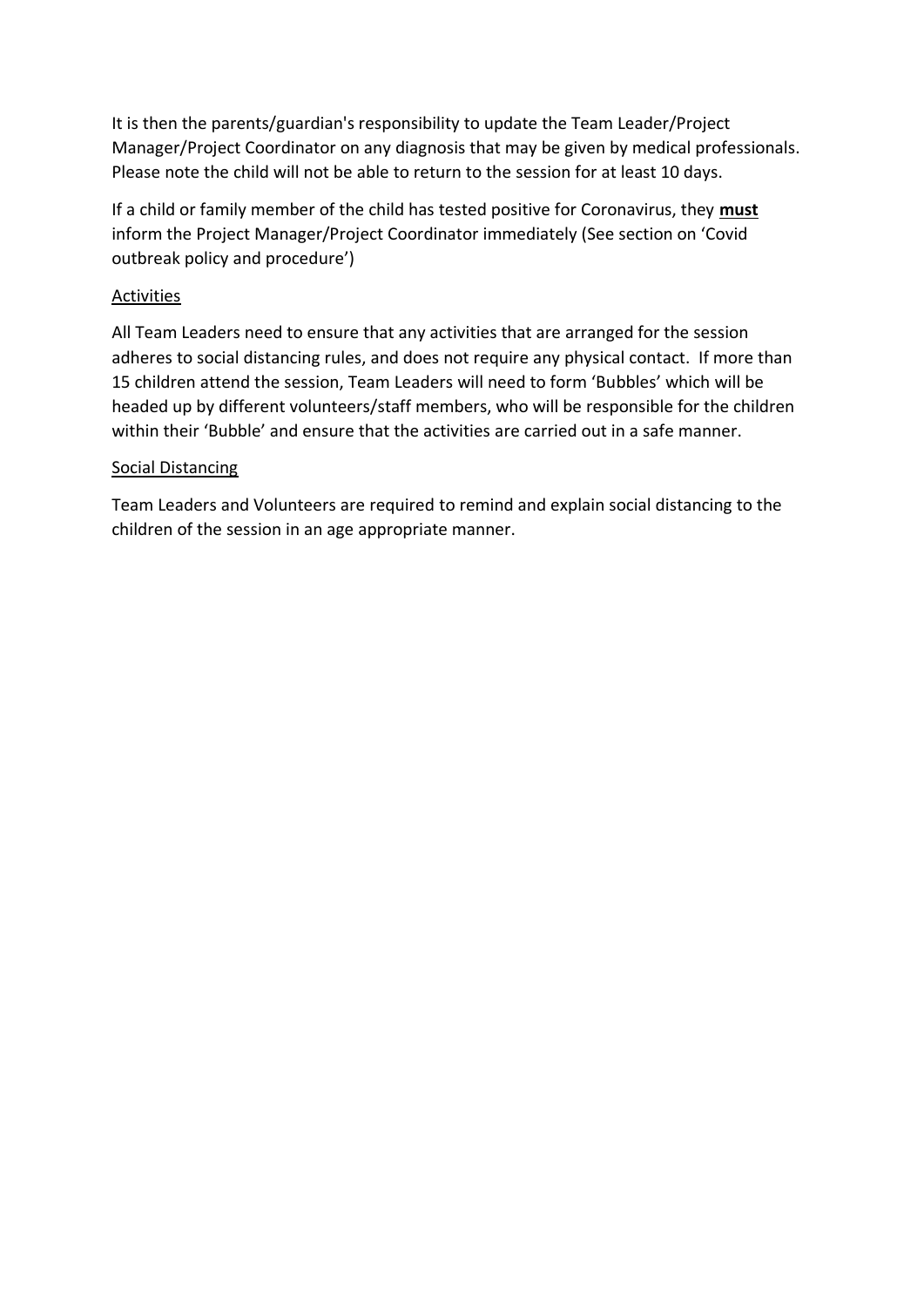### **ADHERENCE AND RESPECT**

Team Leaders and volunteers along with children and parents/guardians need to ensure that they are familiar with each setting's separate rules and regulations in regards to the Covid-19 outbreak. It is important that these rules and regulations are respected and adhered to.

Parents/guardians and children should be reminded that Team Leaders and volunteers are there to keep you safe and any verbal abuse will not be tolerated and can result in a ban from the group.

If any parent/guardian/Team Leader/volunteer has any concerns on any policies or procedures not being followed correctly, this can be discussed with the Project Manager or Project Coordinator.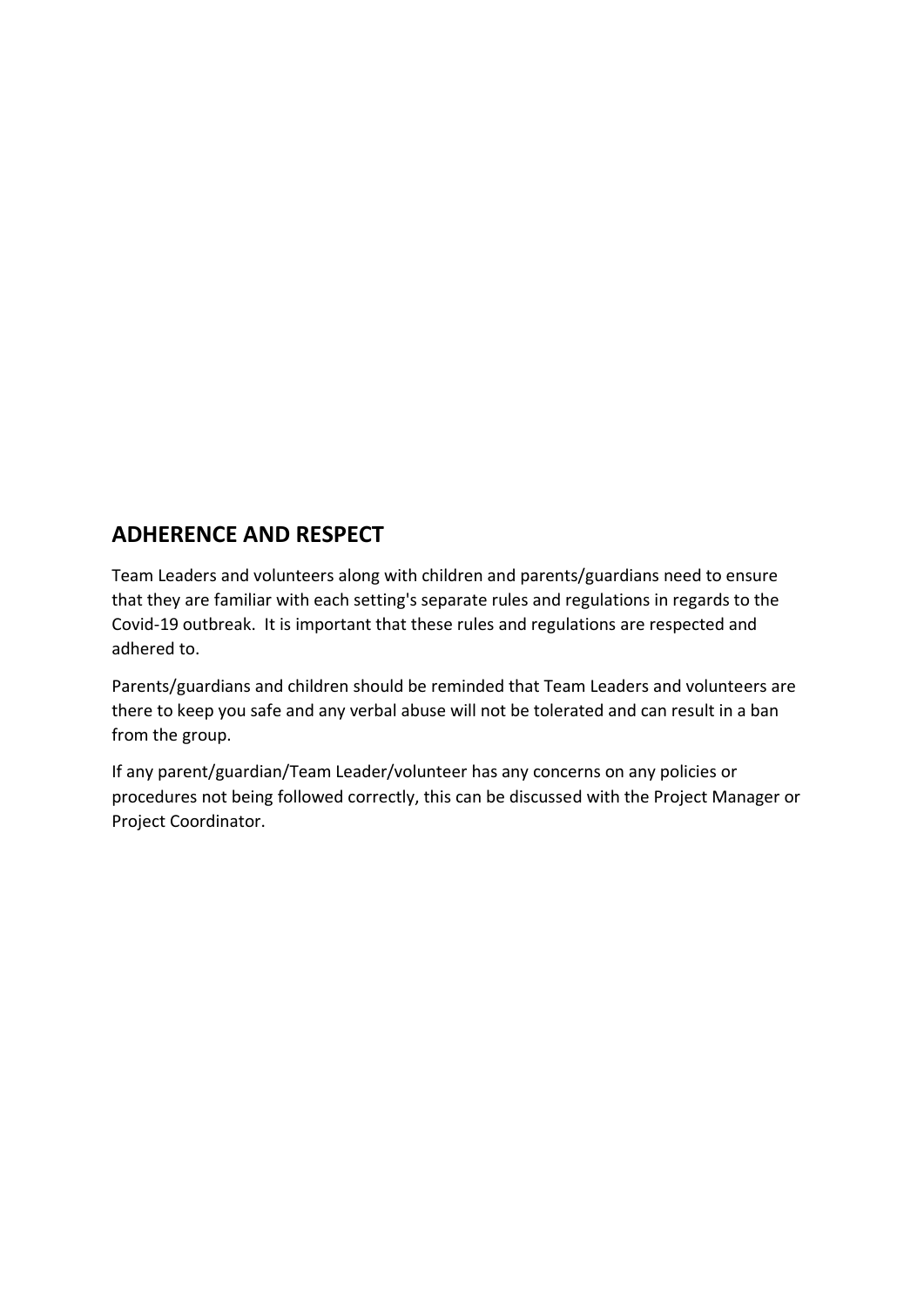### **TRACK AND TRACE INFORMATION (AND HOW IT IS STORED)**

As per above, all Team Leader/Volunteers/Children will have to leave their name, signature and phone number at each session. These details will be used for both fire safety and for track and trace as per the government's guidelines. These details will be stored for 21 days and then disposed of in the correct manner.

If you are unwilling to leave your information for track and trace purposes, you will not be able to attend the sessions.

### **RISK ASSESSMENTS**

Each setting has its own specific risk assessment and it is the responsibility of the Team Leader to ensure that they, and their team have read this and understood this thoroughly. The Risk assessment for each setting will be found in the folder for the specific group.

Team Leaders will need to ensure that a Risk Assessment for each activity planned for the session is completed prior to carrying it out. This will need to be stored in the group folder.

### **FOOD**

With the current situation, hot meals will not be provided at the sessions due to many locations not allowing use of the kitchen. A sandwich/Roll / Packet of crisps and a piece of